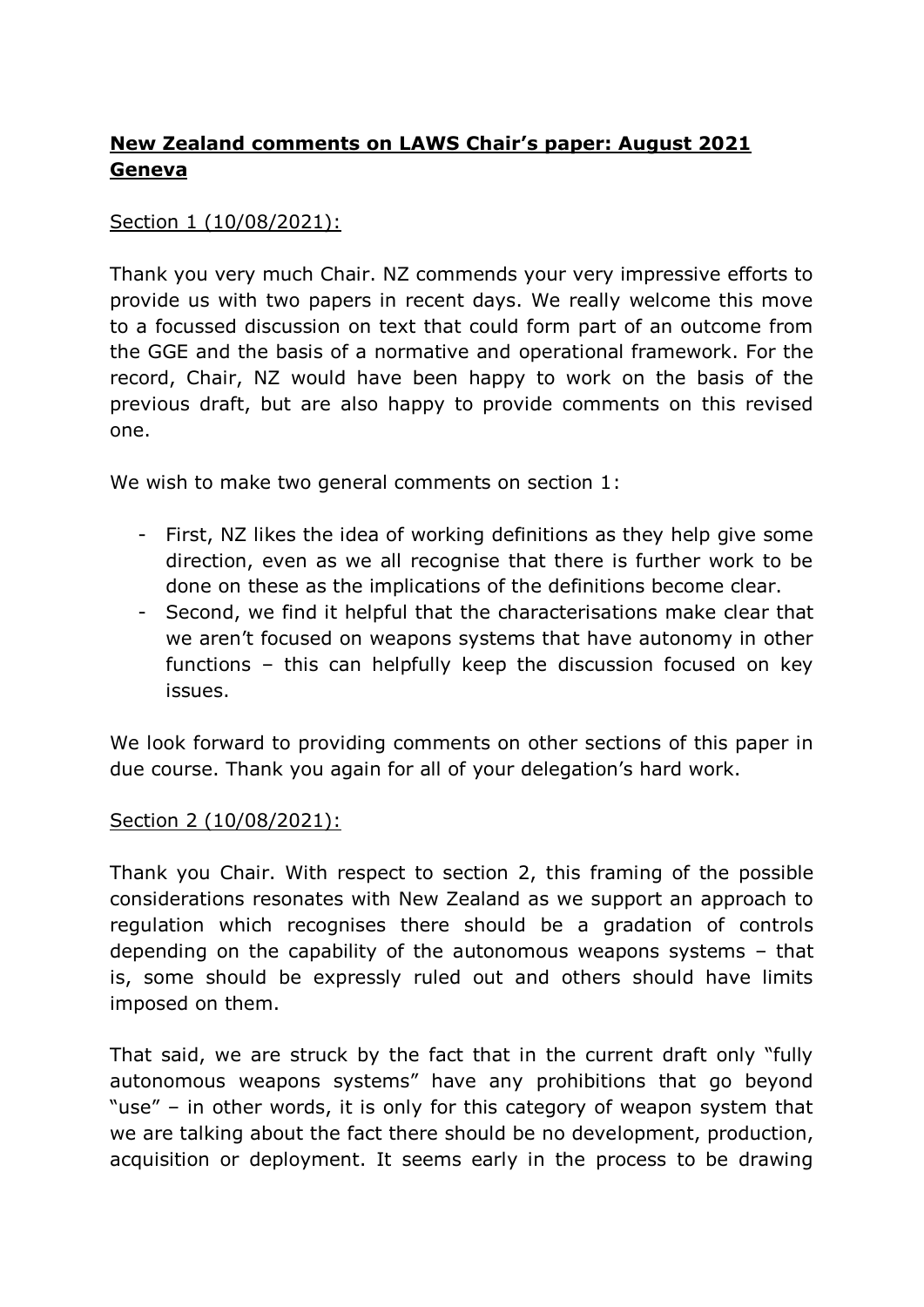that distinction and perhaps puts more pressure on agreeing a definition of "fully autonomous weapons systems" than there needs to be at this stage.

For example, why would we fall short of preventing the development, production, acquisition or deployment of an AWS that is of a nature to cause superfluous injury or unnecessary suffering, or if it is inherently indiscriminate? Similarly, we imagine that no one would set out to *develop* an autonomous weapon system that falls short of the required standards of reliability or predictability, but we would certainly suggest that such weapons should also *not* go into production or be acquired, and should certainly not be deployed, *even if* they are never used.

We strongly support the effort to categorise the sorts of limits that might need to be applied to partially autonomous weapons systems to maintain sufficient human control.

We are, however, unclear on the implications of paragraph  $(2)(d)(i)$  – which refers to regulations on the limit on the types of target, and wonder if this sets the bar too low – particularly with respect to the specific example provided, given that lawful targets can only ever be military objectives.

### Section 3 (11/08/2021):

Thank you Chair. New Zealand welcomes the effort in section 3 to set out how existing legal obligations apply to autonomous weapons systems.

We do have a question about the consistency of language in paragraphs 1 and 2 on international law. Paragraph 1 may benefit from some additional reference to other areas of international law, including state responsibility. Similarly, we are unsure what the reference to the "requirements and principles" in paragraph 2 is intended to capture. Perhaps the singular reference to IHL alone would be clearer here.

Turning to the second part of this section on state responsibility and accountability, in our view this draft still leaves open the fundamental question of what type of human judgment (referred to in paragraph 7) is necessary to comply with international law. Given the paper leaves open the use of partially autonomous weapons in section 2, but notes that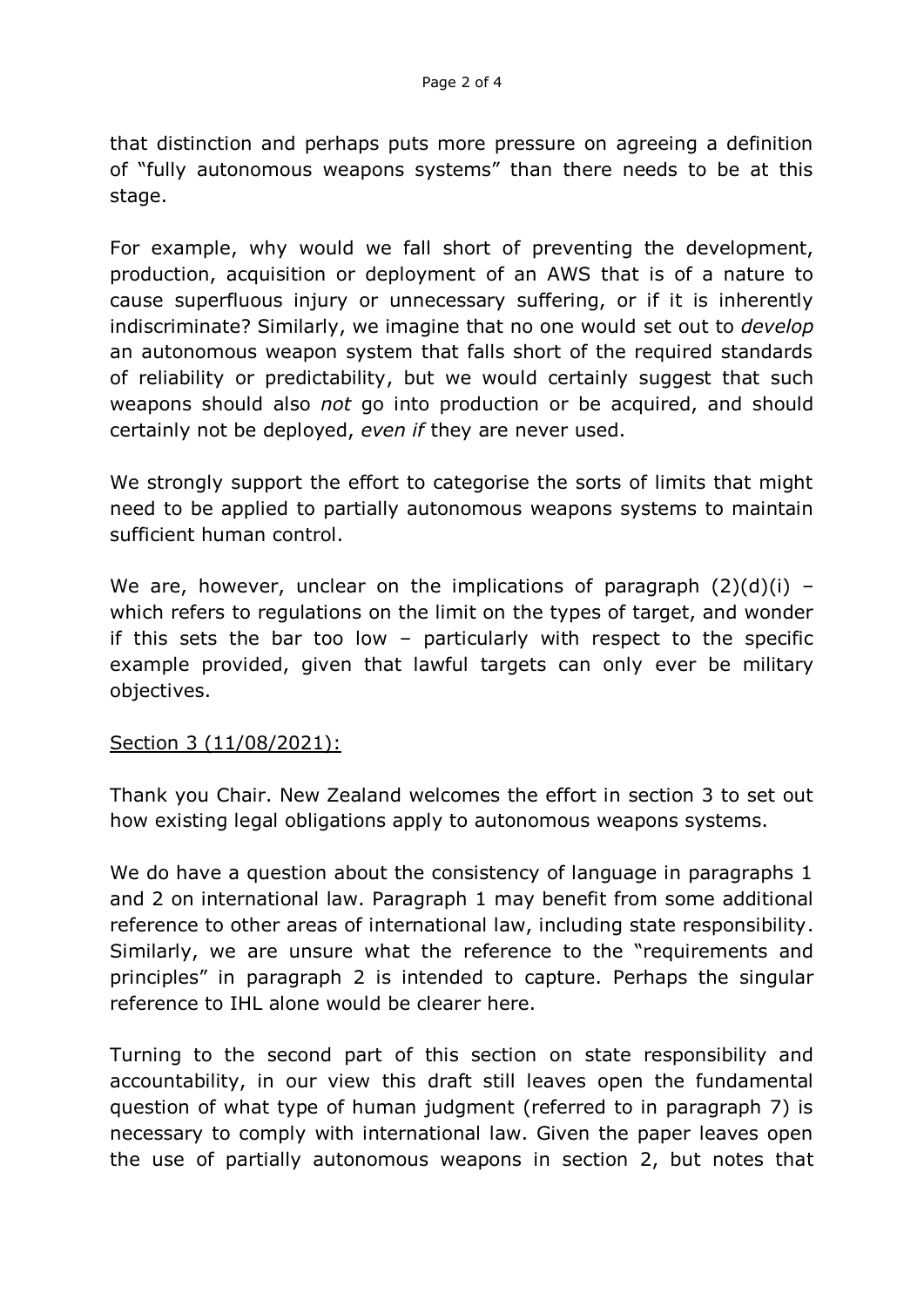human judgment is essential here in section 3, that seems to us to leave open what type or nature of judgment we mean. For example, does this mean the judgment to use force, or simply the judgment to turn on a weapons system? This seems to be an area that would benefit from more in-depth discussion.

With respect to paragraph 8, we would request removing the reference to "lethal", given that an action does not necessarily need to involve lethal force to constitute a breach of existing law.

#### Section 5 (12/08/2021):

Thank you chair. We welcome the inclusion of this section on weapons reviews.

New Zealand believes weapons reviews, including article 36 reviews, will continue to play an important role in weapons development. Our overarching comment is that we think consideration should be given to making these reviews more robust, as part of strengthening the framework around AWS. We are open to what exactly this might look like, but a key objective would be to ensure veracity and *international* confidence in reviews. We support the concrete proposals in the current paper as moving in this direction and appreciate the work that has been undertaken by the ICRC and others to move this work forward already. Importantly, as many others have also stressed, New Zealand sees the strengthening of weapons reviews as *complementary* to parallel efforts to agree regulations and controls on AWS.

In terms of more specific comments on some of the draft paras, Chair, we would be interested to better understand the rationale behind paragraph 5 on the integration of inter-disciplinary perspectives in the research and development phase, and how this interacts with weapons reviews. We'd also suggest that this section may flow better if paragraphs 6 and 7 were merged since paragraph 7 on identifying guidelines and good practices seems to flow naturally from the encouragement in paragraph 6 to share information and good practices in the conduct of legal reviews. In this regard, we wonder if there might be appetite for the idea of publishing these reviews, and whether states might be open to establishing a central depository to collect and publish them.